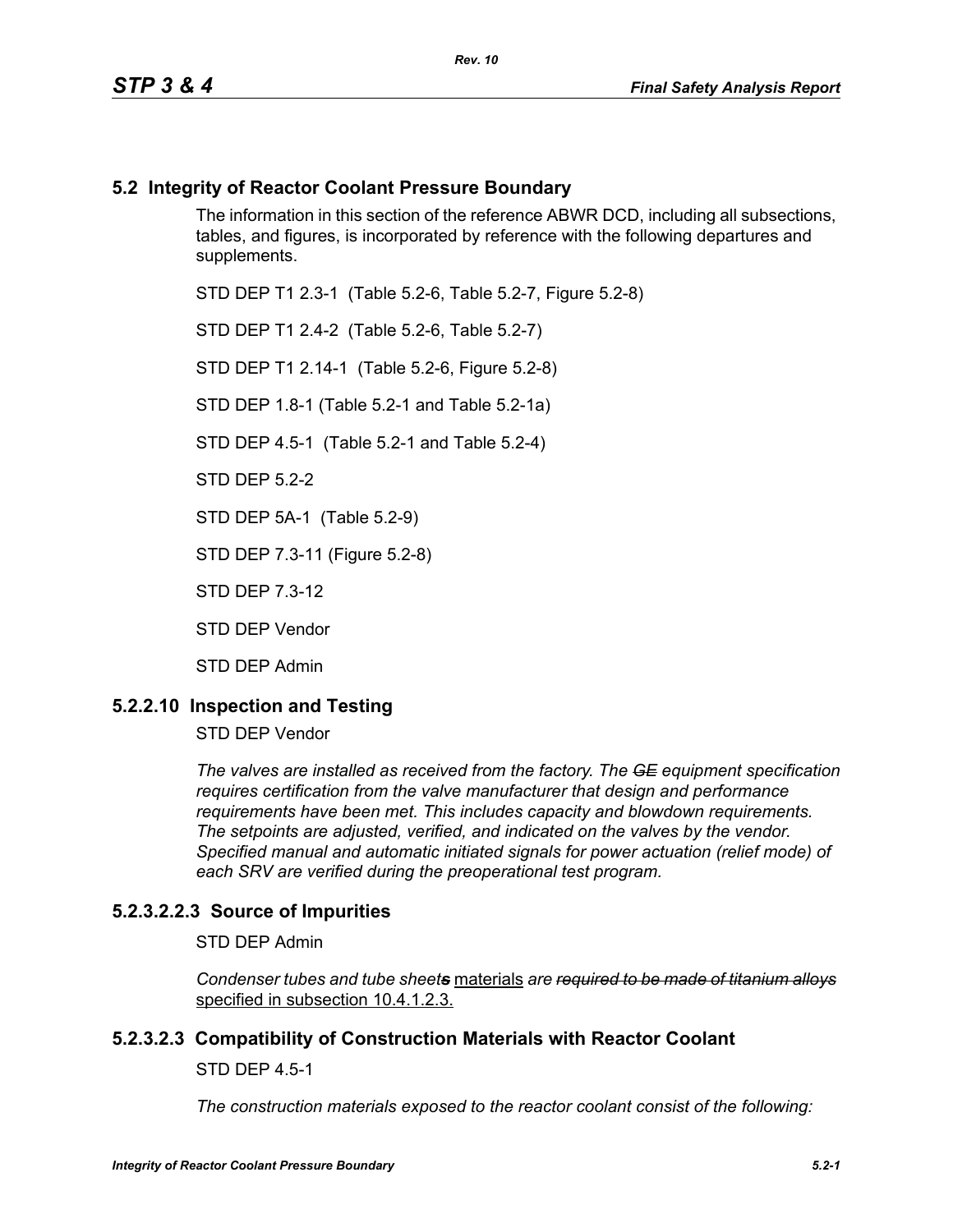- *(1) Solution-annealed austenitic stainless steels (both wrought and cast), Types 304, 304L, 316LN, 316L*, *and XM-19,* CF3, CF3A and CF3M*.*
- *(2) Nickel-based alloy (including* Niobium Modified Alloy *600 and X-750) and alloy steel.*

### **5.2.4 Preservice and Inservice Inspection and Testing of Reactor Coolant Pressure Boundary**

*Rev. 10*

STD DEP Vendor

*The design to perform preservice inspection is based on the requirements of ASME Code Section XI. The development of the preservice and inservice inspection program plans is based on ASME Code Section XI, Edition and Addenda specified in accordance with 10CFR50, Section 50.55a. For design certification, GE*Toshiba *is responsible for designing the reactor pressure vessel for accessibility to perform preservice and inservice inspection. Responsibility for designing other components for preservice and inservice inspection is the responsibility of the COL applicant. The COL applicant will be responsible for specifying the Edition of ASME Code Section XI to be used, based on the procurement date of the component per 10CFR50, Section 50.55a. The ASME Code requirements discussed in this section for preservice and inservice inspection are based on the edition of ASME Code Section XI specified in Table 1.8- 21.*

# **5.2.4.2.2 Piping, Pumps, Valves and Supports**

STD DEP 5.2-2

*Straight sections of pipe and spool pieces shall be added between fittings. The minimum length of the spool piece has been determined by using the formula L = 2T + 152 mm, where L equals the length of the spool piece (not including weld preparation) and T equals the pipe wall thickness.* Where less than the minimum straight section length is used, an evaluation is performed to ensure that sufficient access exists to perform the required examinations.

# **5.2.4.3.1 Examination Categories**

STD DEP 5.2-2

*For the preservice examination, all of the items selected for inservice examination shall*  be performed once in accordance with ASME Code Section XI, Subsection IWB-2200, including essentially 100% of the pressure retaining welds in all Class 1 components, *with the exception of the examinations specifically excluded by ASME Code Section XI from preservice requirements, such as* surface or volumetric examinations of welds in lines smaller than NPS 1, volumetric examinations of welds in lines smaller than NPS 4, *VT-3 examination of valve body and pump casing internal surfaces (B-L-2 and B-M-2 examination categories, respectively) and the visual VT-2 examinations for categories B-E and B-P*. If the as-built design incorporates external Category B-O control rod drive housing welds, the preservice examination shall be extended to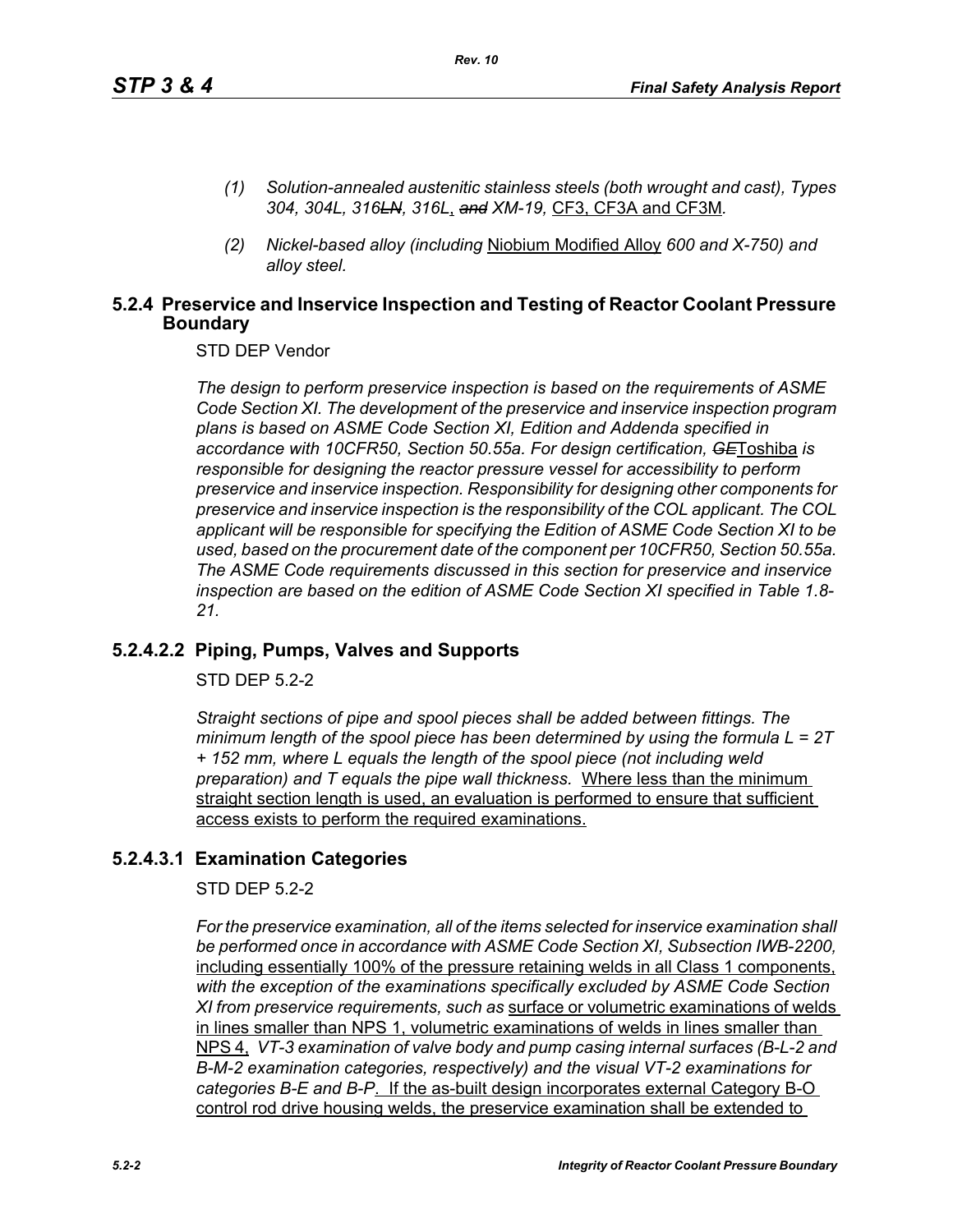include 100% of the welds in the installed peripheral control rod drive housings only in accordance with IWB-2200.

# **5.2.4.3.2.1 Ultrasonic Examination of the Reactor Vessel**

STD DEP 5A-1

*The GE Reactor Vessel Inspection System (GERIS) meets the detection and sizing requirements of Regulatory Guide 1.150, as cited in Table 5.2-9. Inner radius examinations are performed from the outside of the nozzle using several compound angle transducer wedges to obtain complete coverage of the required examination volume. Electronic gating used in the GERIS records up to eight different reflectors simultaneously to assure that all relevant indications are recorded. Appendix 5A demonstrates compliance with Regulatory Guide 1.150.* The ultrasonic system for examination of the reactor vessel meets the qualification requirements discussed in Subsection 5.2.4.3.4.

# **5.2.5.1.1 Detection of Leakage Within Drywell**

STD DEP T1 2.4-2

STD DEP 7.3-11

*The detection of small identified leakage within the drywell is accomplished by monitoring drywell equipment drain sump pump activity and sump level increases. The*  equipment drain sump level monitoring instruments will activate an alarm in the control *room when the identified* total *leak rate reaches 95* 114 *liters/min.*

*Equipment drain sump pump activity and sump level increases will be caused primarily from leaks from large process valves through valve stem drain lines.*

*The determination of the source of other identified leakage within the drywell is accomplished by (1) monitoring the reactor vessel head seal drain line pressure, (2) monitoring temperature in the valve stem seals drain line to the equipment drain sump, and* NOT USED *(3) monitoring temperature in the SRV discharge lines to the suppression pool to detect leakage through each of the SRVs. All of these monitors continuously indicate and/or record in the control room and will trip and activate an alarm in the control room on detection of leakage from monitored components.* 

*Excessive leakage inside the drywell (e.g., process line break or loss-of-coolant accident) is detected by high drywell pressure, low reactor water level, or high steamline flow (for breaks downstream of the flow elements). The instrumentation channels for these variables will trip when the monitored variable exceeds predetermined limits to activate an alarm and trip the isolation logic, which will close appropriate isolation valves.*

*The alarms, indication and isolation trip functions performed by the foregoing leak detection methods are summarized in Tables 5.2-6 and 5.2-7.*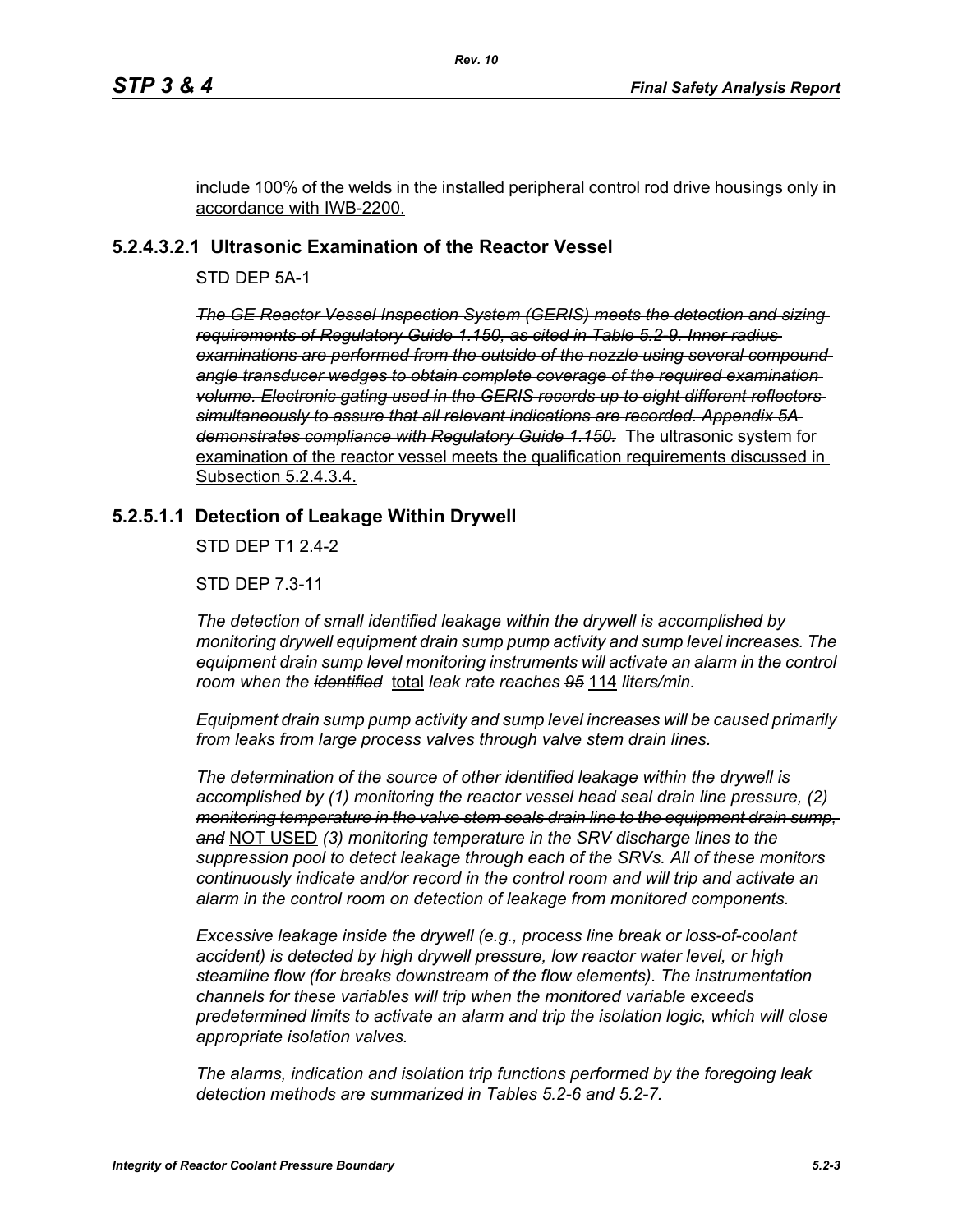*Listed below are the variables monitored for detection of leakage from piping and equipment located within the drywell:*

- *(1) High drywell temperature*
- *(2) High temperature in the valve stem seal (packing) drain lines* NOT USED
- *(3) High flow rate from the drywell floor and equipment drain sumps*
- *(4) High steamline flow rate (for leaks downstream of flow elements in main steamline and RCIC steamline)*
- *(5) High drywell pressure*
- *(6) High fission product releases*
- *(7) Reactor vessel low water level*
- *(8) Reactor vessel head seal drain line high pressure*
- *(9) SRV discharge piping high temperature*
- *(10)* Feedwater lines pressure difference

### **5.2.5.1.2 Detection of Leakage External to Drywell**

STD DEP T1 2.3-1

- *(2) (1) Within steam tunnel (between primary containment and turbine building):*
	- *(a) High radiation in main steamlines (steam tunnel)* NOT USED

# **5.2.5.2.1 Leak Detection Instrumentation and Monitoring Inside the Drywell**

STD DEP T1 2.4-2

STD DEP 7.3-11

STD DEP 7.3-12

*(1) Drywell Floor Drain Sump Monitoring*

*The drywell floor drain sump collects unidentified leakage such as leakage from control rod drives, floor drains, valve flanges, closed cooling water for reactor services (e.g., RIP motor cooling), condensate from the drywell atmospheric coolers, and any leakage not connected to the drywell equipment drain sump. The sump is equipped with two pumps and special instrumentation to measure sump fillup and pumpout times and provide continuous sump level rate of change monitoring with control room indication and alarm capabilities for excessive fill rate or pumpout frequency of the pumps. The drain sump instrumentation has a sensitivity of detecting reactor*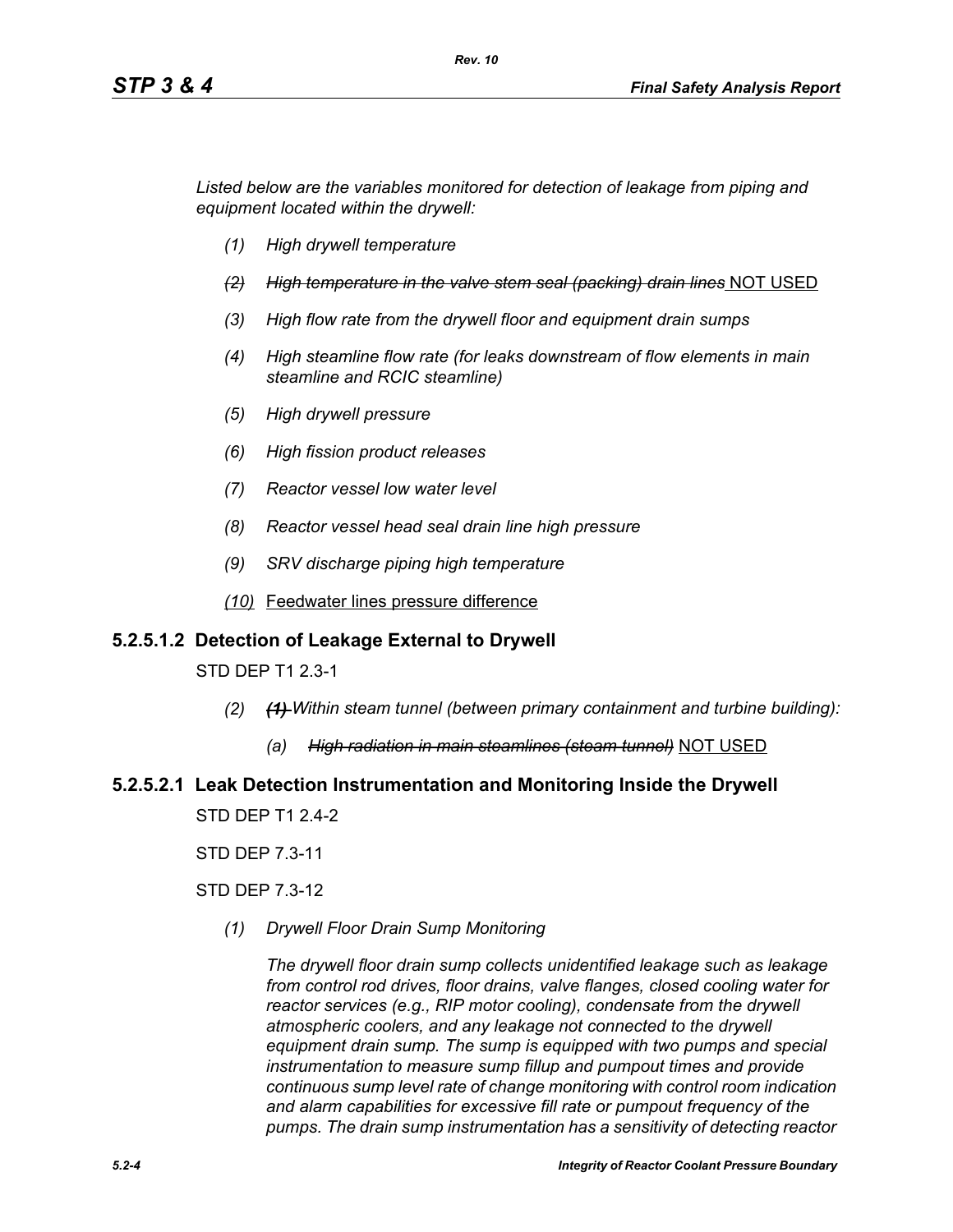*coolant leakage of 3.785 liter/min within a 60 minute period. The alarm setpoint has an adjustable range up to 19 liters/min for the drywell floor drain*  sump. In order to provide early warning of RCS leakage to the operators, a computer based control room alarm is provided that requires operator action with an 8 L/min increase in unidentified leakage over four hours.

*(2) Drywell Equipment Drain Sump Monitoring*

*The drywell equipment drain sump collects only identified leakage from identified leakage sources. This sump monitors leakage from valve stem packings,*the *RPV head flange seal, and other known leakage sources which are piped directly into the drywell equipment drain sump.*

(10) *(1) Valve Stem Packing Leakage Monitoring* NOT USED

*Large (two inch or larger) remote power-operated valves located in the drywell for the Nuclear Boiler, Reactor Water Cleanup, Reactor Core Isolation Cooling, and Residual Heat Removal Systems are fitted with drain lines from the valve stems, from between the two sets of valve steam packing. Leakage through the inner packing is carried to the drywell equipment drain sump. Leakage during hydro-testing may be observed in drain line sight glasses installed in each drain line. Also, each drainline is equipped with temperature sensors for detecting leakage. A remote-operated solenoid valve on each line may be closed to shut off the leakage flow through the first seal in order to take advantage of the second seal, and may be used during plant operation, in conjunction with the sump instrumentation, to identify the specific process valve which is leaking.*

*(14)* Feedwater Lines Pressure Difference

The Feedwater lines are monitored for excessive pressure differences that would indicate a break has occurred in one of the lines. Four channels are provided. A confirmatory high drywell pressure signal is also needed to initiate a trip of condensate pumps.

# **5.2.5.2.2 Leak Detection Instrumentation and Monitoring External to Drywell**

STD DEP T1 2.3-1

*(6) Main Steamline Radiation Monitoring* NOT USED.

*Main steamline radiation is monitored by gamma sensitive radiation monitors of the Process Radiation Monitoring System (PRMS). The PRMS provide four divisional channel trip signals to the LDS to close all MSIVs and the MSL drain valves upon detection of high radiation in the main steamline tunnel area. A reactor trip (scram) is also initiated by the same PRMS channel trip signals. The PRMS trip signals are also used to shutdown the main condenser mechanical vacuum pump and isolate its discharge line. The detectors are geometrically arranged to detect significant increases in*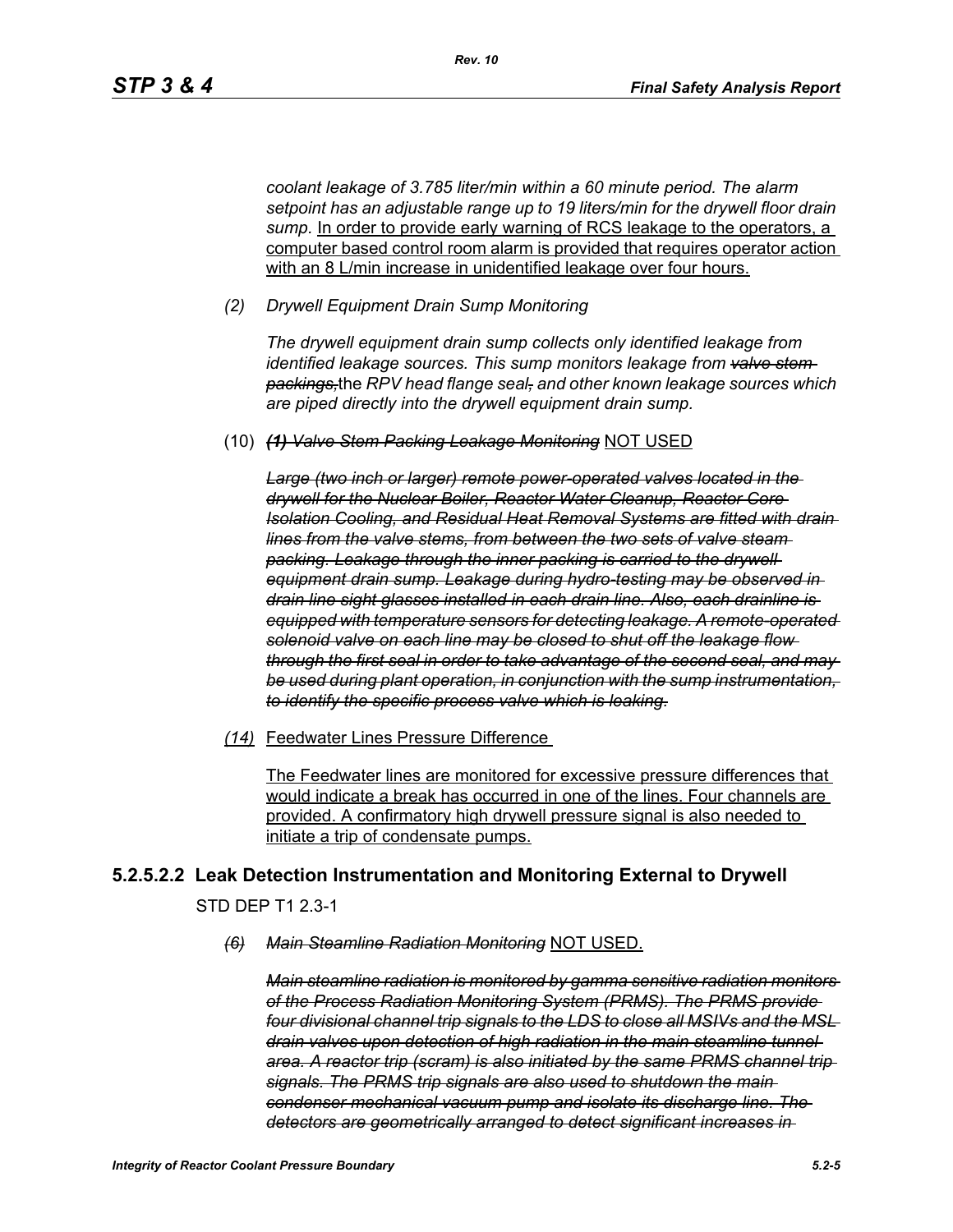*radiation level with any number of main steamlines in operation. Control room indications and alarms are provided by the PRM System.RCIC Steamline Pressure Monitors.* 

# **5.2.5.4.1 Total Leakage Rate**

STD DEP 7.3-12

*The total reactor coolant leakage rate consists of all leakage (identified and unidentified) that flows to the drywell floor drain and equipment drain sumps. The total leakage rate limit is well within the makeup capability of the RCIC System (182 m3/h). The total reactor coolant leakage rate limit is established at 95* 114 *liters/min. The identified and unidentified leakage rate limits are established at 95 liters/min and 3.785 liters/min, respectively.*

*The total leakage rate limit is established low enough to prevent overflow of the sumps. The equipment drain sumps and the floor drain sumps, which collect all leakage, are each pumped out by two 10 m3/h pumps.*

*If either the total or unidentified leak rate limit is exceeded, an orderly shutdown shall be initiated and the reactor shall be placed in a cold shutdown condition within 24* 36 *hours.*

### **5.2.5.4.2 Identified Leakage Inside Drywell**

STD DEP 7.3-11

*The valve stem packing of large power-operated valves, the reactor vessel head flange seal and other seals in systems that are part of the reactor coolant pressure boundary, and from which normal design identified source leakage is expected, are provided with leakoff drains. The nuclear system valves inside the drywell and the reactor vessel head flange are*is *equipped with double seals. The leakage from the inner valve stem packings and from the reactor vessel head flange inner seal, which discharge*s *to the drywell equipment drain sump, are*is *measured during plant operation.*

### **5.2.5.5.1 Unidentified Leakage Rate**

STD DEP 7.3-12

*The unidentified leakage rate is the portion of the total leakage rate received in the drywell sumps that is not identified as previously described. A threat of significant compromise to the nuclear system process barrier exists if the barrier contains a crack that is large enough to propagate rapidly (critical crack length). The unidentified leakage rate limit must be low because of the possibility that most of the unidentified leakage rate might be emitted from a single crack* break *in the nuclear system process barrier.*

*An allowance for leakage that does not compromise barrier integrity and is not identifiable is established for normal plant operation.*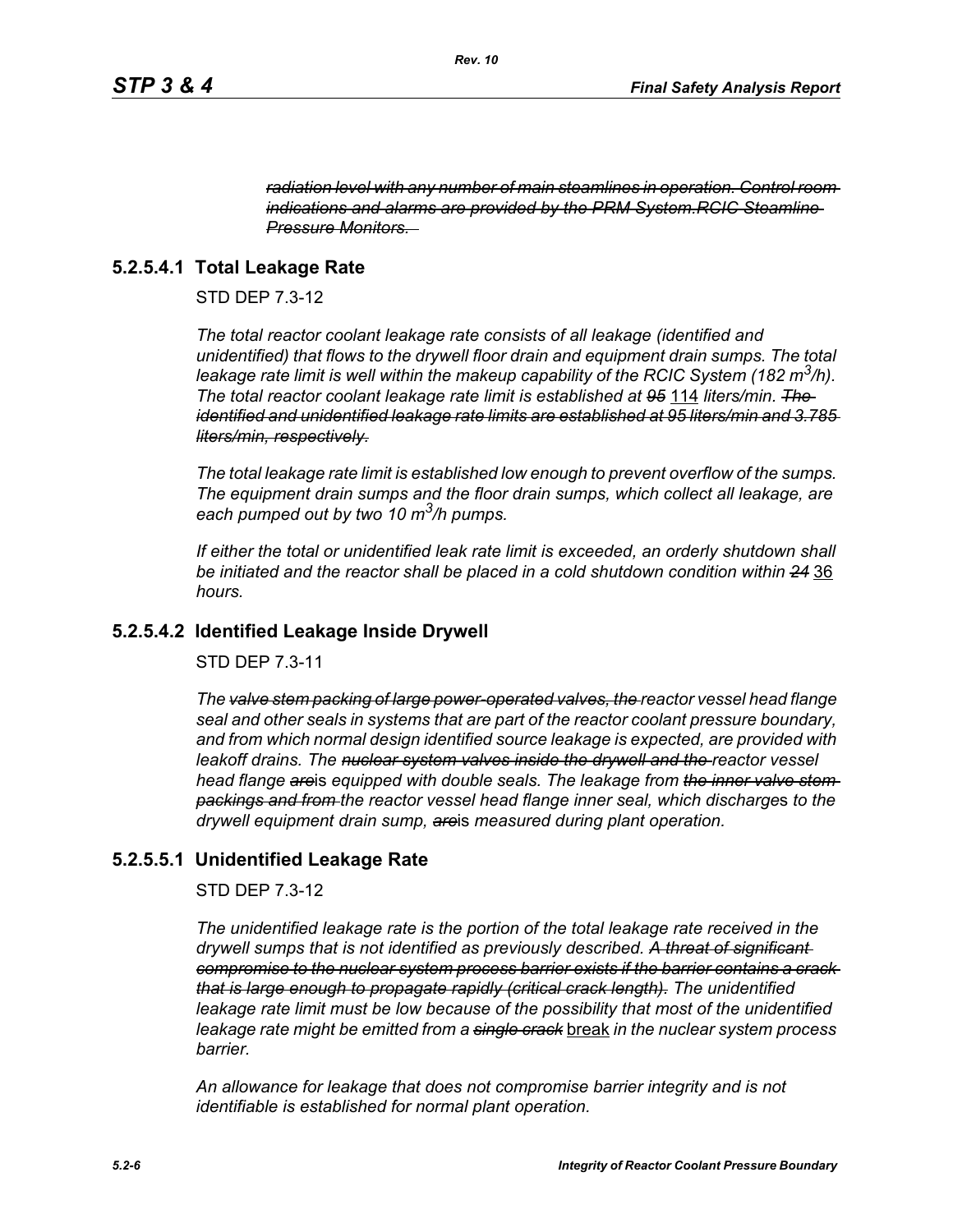*The unidentified leakage rate limit is established at 3.785* 19 *liters/min to allow time for corrective action before the process barrier could be significantly compromised. This unidentified leakage rate is a small fraction of the calculated flow from a critical crack in a primary system pipe (Appendix 3E).*

# **5.2.5.5.2 Margins of Safety**

STD DEP 7.3-12

*The margins of safety for a detectable flaw to reach critical size are presented in Subsection 5.2.5.5.3. Figure 3E-22 shows general relationships between crack length, leak rate, stress, and line size using mathematical models.*

# **5.2.5.9 Regulatory Guide 1.45: Compliance**

STD DEP 7.3-12

*The Limiting unidentified leakage to 3.785* 19 *liters/min and identified* total *leakage to 95* 114 *liters/min satisfies Position C.9.*

# **5.2.6 COL License Information**

# **5.2.6.1 Conversion of Indications**

The following site-specific supplement addresses COL License Information Item 5.1.

Surveillance procedures convert the drywell leakage indications into a common leakage equivalent for unidentified and identified leakage to ensure that leakage requirements in the Technical Specifications are met.

There are four drywell leakage detection indications:

- (1) Drywell floor drain sump monitoring system The surveillance procedure measures the levels in various leakage collection tanks over prescribed time frames and converts these levels into a leakage rate.
- (2) Airborne particulate channel of the drywell fission products monitoring system – The surveillance procedure converts the instantaneous detected radiation level into a leakage rate equivalent.
- (3) Gaseous radioactivity channel of the drywell fission products monitoring system – The surveillance procedure converts the instantaneous detected radiation level into a leakage rate equivalent.
- (4) Drywell air cooler condensate flow monitoring system The surveillance procedure measures the flow rate in the drain line and converts this value to a leakage rate.

The surveillance procedures use the measured leakage rates from each of these monitors to determine a total unidentified leakage rate. The conversion of the information from the four leakage detection systems to a total leakage rate is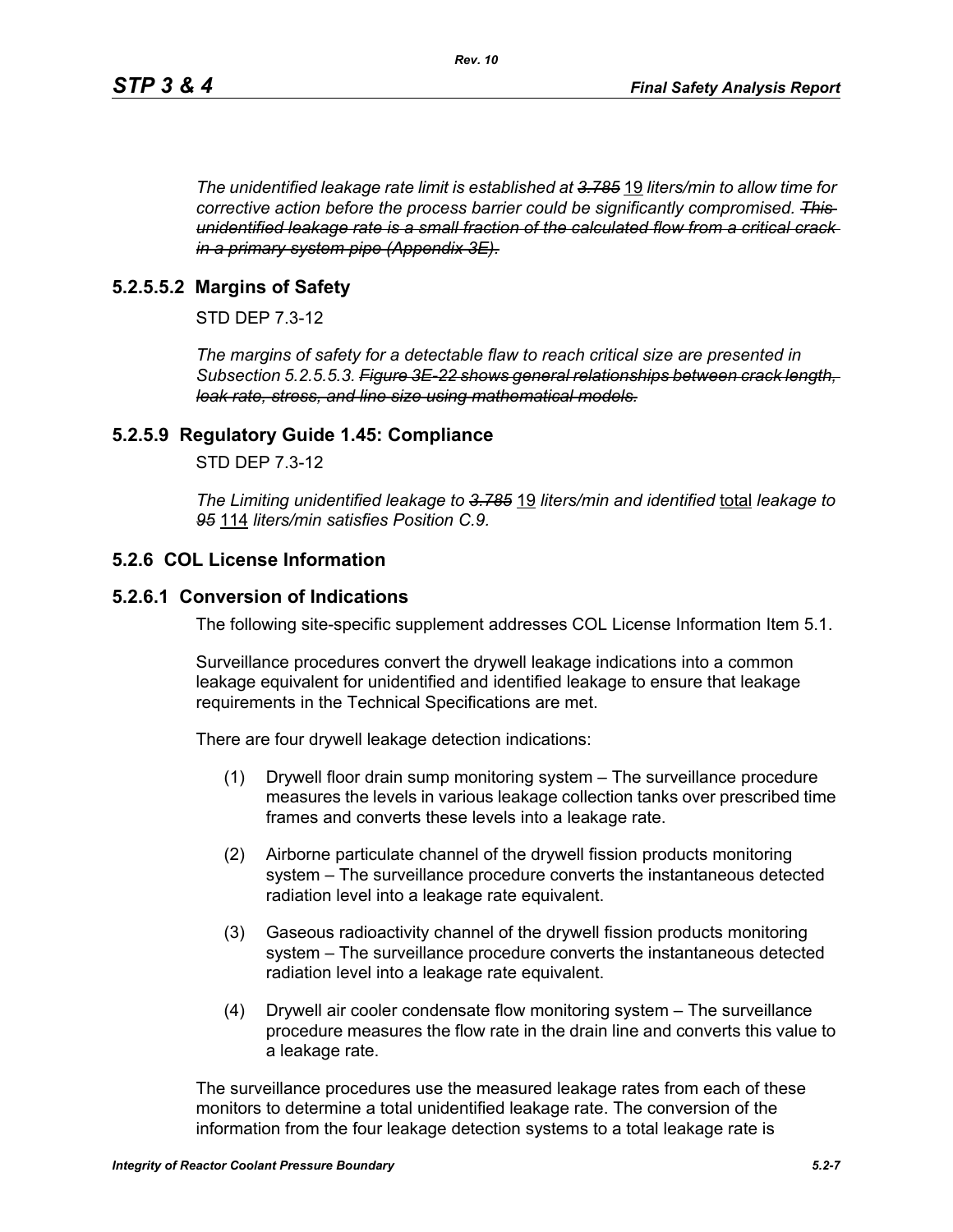accomplished by computerized programs. The drywell floor drain sump monitor, airborne particulates monitor, and drywell air cooler condensate flow monitor are capable of detecting leakage rates as low as 3.785 liters/min. The procedures include direction to the operators on actions to be taken before the TS limit is reached.

# **5.2.6.2 Plant-Specific ISI/PSI**

The following standard supplement address COL License Information Item 5.2.

The ISI/PSI program will be based on the 2004 ASME Boiler and Pressure Vessel Code Section XI, no addenda (as identified on Table 1.8-21). This code will be used for selecting components for examinations, identifying components subject to examination, a description of the components exempted from examination by applicable code, and isometric drawings used for examination. NRC requirements for performance demonstration of ultrasonic examination of reactor pressure vessels for preservice and inservice inspections, once addressed by Regulatory Guide 1.150 will be conducted in accordance with ASME Boiler and Pressure Vessel Code Section XI, Appendix VIII as required by 10 CFR 50.55a. Ultrasonic examination systems shall be qualified in accordance with ASME Boiler and Pressure Vessel Code Section XI, Appendix VIII and ultrasonic examination shall be conducted in accordance with ASME Boiler and Pressure Vessel Code Section XI, Appendix I. ASME Boiler and Pressure Vessel Code Section XI, Appendices I and VIII address near surface examination and surface resolution including the use of electronic gating as well as internal surface examination. Code cases are listed in Table 5.2-1. Any additional relief requests shall be submitted with a supporting technical justification if needed.

The PSI/ISI program for reactor coolant pressure boundary is described in Section 5.2.4 and Table 5.2-8.This COL License Information Item is addressed by the commitment to provide a comprehensive site-specific PSI and ISI program plan to the NRC at least 12 months prior to respective unit commercial power operation as discussed in Subsection 6.6.9.1. (COM 6.6-1)

# **5.2.6.3 Reactor Vessel Water Level Instrumentation**

The following standard supplement addresses COL License Information Item 5.3.

The Reactor Vessel Water Level Instrumentation backfill water flow is supplied from the Control Rod Drive (CRD) system to the reactor water level instrumentation leg to prevent potential formation of gas pocket (large bubbles) in the reference leg. The impact of non-condensable gases on the accuracy of reactor vessel level measurements is considered in the system design. The CRD system provides a process flow of approximately 4 L/min and is based on the results of BWR Owners Group testing in response to NRC Bulletin 93-03. This flow value is confirmed during preoperational testing in accordance with FSAR Subsection 14.2.12.16(3)(d).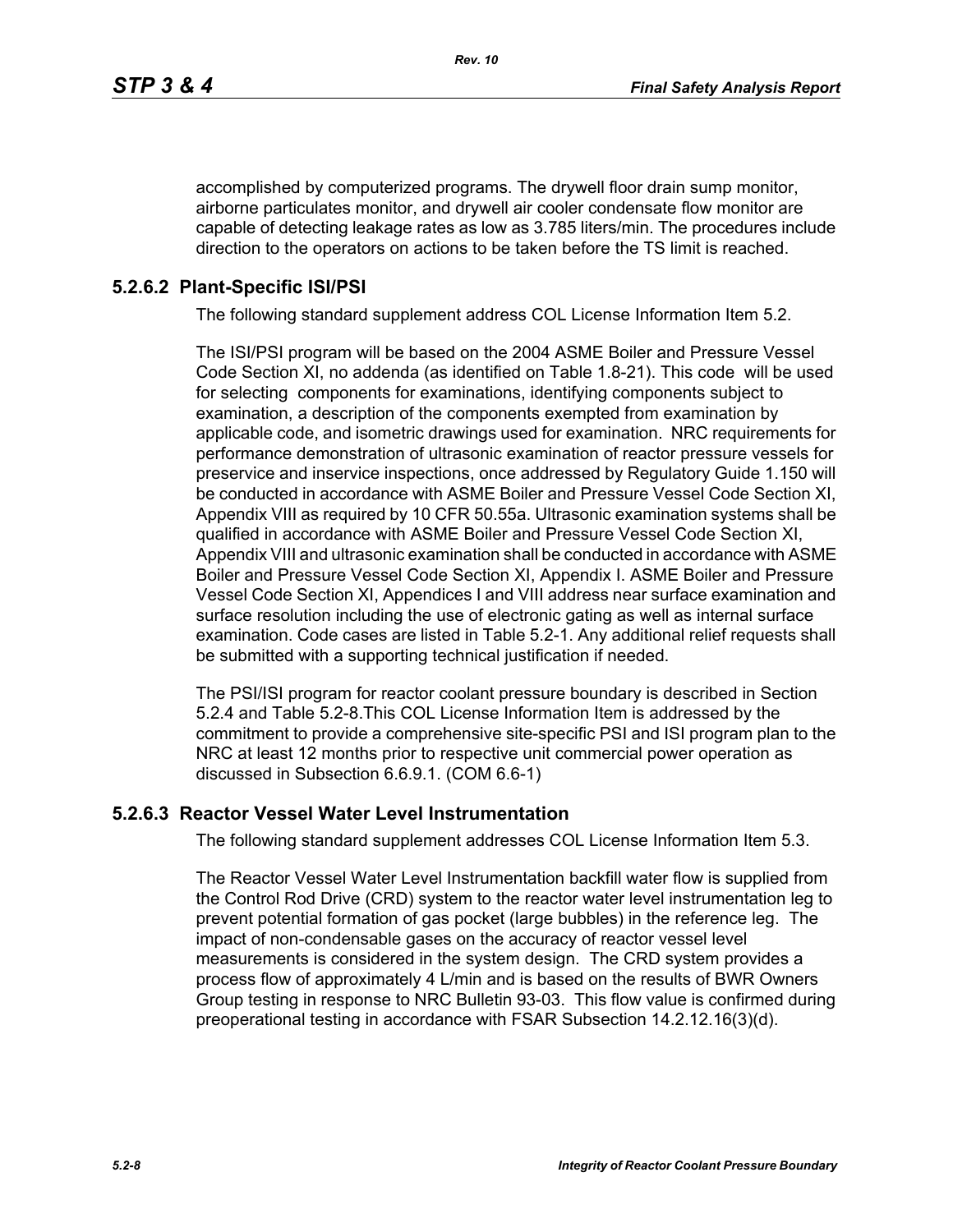| <b>Number</b>          | <b>Title</b> | <b>Applicable Equipment</b>       | <b>Remarks</b>                                      |
|------------------------|--------------|-----------------------------------|-----------------------------------------------------|
| $IN-60-5$              | (33)         | <b>Core Support</b>               | Accepted per RG 1.84                                |
| FN-71-15               | (4)          | <b>Component Support]*</b>        | 4.85                                                |
| [N-71-4718             | (1)          | <b>Component Support]*</b>        | <b>Conditionally Accepted per</b><br><b>RG 1.84</b> |
| [N-122-2               | (2)          | Piping]*                          | Accepted per RG 1.84                                |
| [N-247                 | (3)          | Component Support]*               | Accepted per RG 1.84                                |
| FN-249-9<br>[N-249-14  | (4)          | Component Support]*               | Conditionally Accepted per<br>RG 4.85 1.84          |
| [N-309-1               | (5)          | Component Support]*               | Accepted per RG 1.84                                |
| $IN-313$               | (6)          | Piping]*                          | Accepted per RG 1.84                                |
| [N-316                 | (7)          | Piping <sub>1</sub> *             | Accepted per RG 1.84                                |
| $fN-318-3$<br>[N-318-5 | (8)          | Piping]*                          | <b>Conditionally Accepted per</b><br>RG 1.84        |
| <b>FN-319</b>          | (9)          | Piping <sub>1</sub> *             | Accepted per RG 1.84                                |
| $[N-319-3]$            | (9)          | Piping]*                          | Accepted per RG 1.84                                |
| $IN-391-2$             | (10)         | Piping]*                          | Accepted per RG 1.84                                |
| [N-392-3               | (11)         | Piping]*                          | Accepted per RG 1.84                                |
| [N-393                 | (12)         | Piping]*                          | Accepted per RG 1.84                                |
| $IN-411-1$             | (13)         | Piping]*                          | Conditionally Accepted per<br>RG 1.84               |
| $IN-414$               | (14)         | Component Support]*               | Accepted per RG 1.84                                |
| [N-430                 | (15)         | Component Support]*               | Accepted per RG 1.84                                |
| N-236-1                | (16)         | Containment                       | <b>Conditionally Accepted Per</b><br>RG 1.147       |
| N-307-1<br>N-307-2     | (17)         | <b>RPV Studs</b>                  | Accepted per RG 1.147                               |
| N-416-3                | (20)         | Piping                            | Accepted Per RG 1.147                               |
| N-432                  | (21)         | Class 1 Components                | Accepted Per RG 1.147                               |
| N-435-1                | (22)         | Class 2 Vessels                   | Accepted Per RG 1.147                               |
| N-457                  | (23)         | <b>Bolt and Studs</b>             | Accepted Per RG 1.147                               |
| $N-463-1$              | (24)         | Piping                            | Accepted Per RG 1.147                               |
| N-460                  | (25)         | Class 1 & 2 Components and Piping | Accepted Per RG 1.147                               |
| N-472                  | (26)         | Pumps                             | Accepted Per RG 1.147                               |

# **Table 5.2-1 Reactor Coolant Pressure Boundary Components Applicable Code Cases**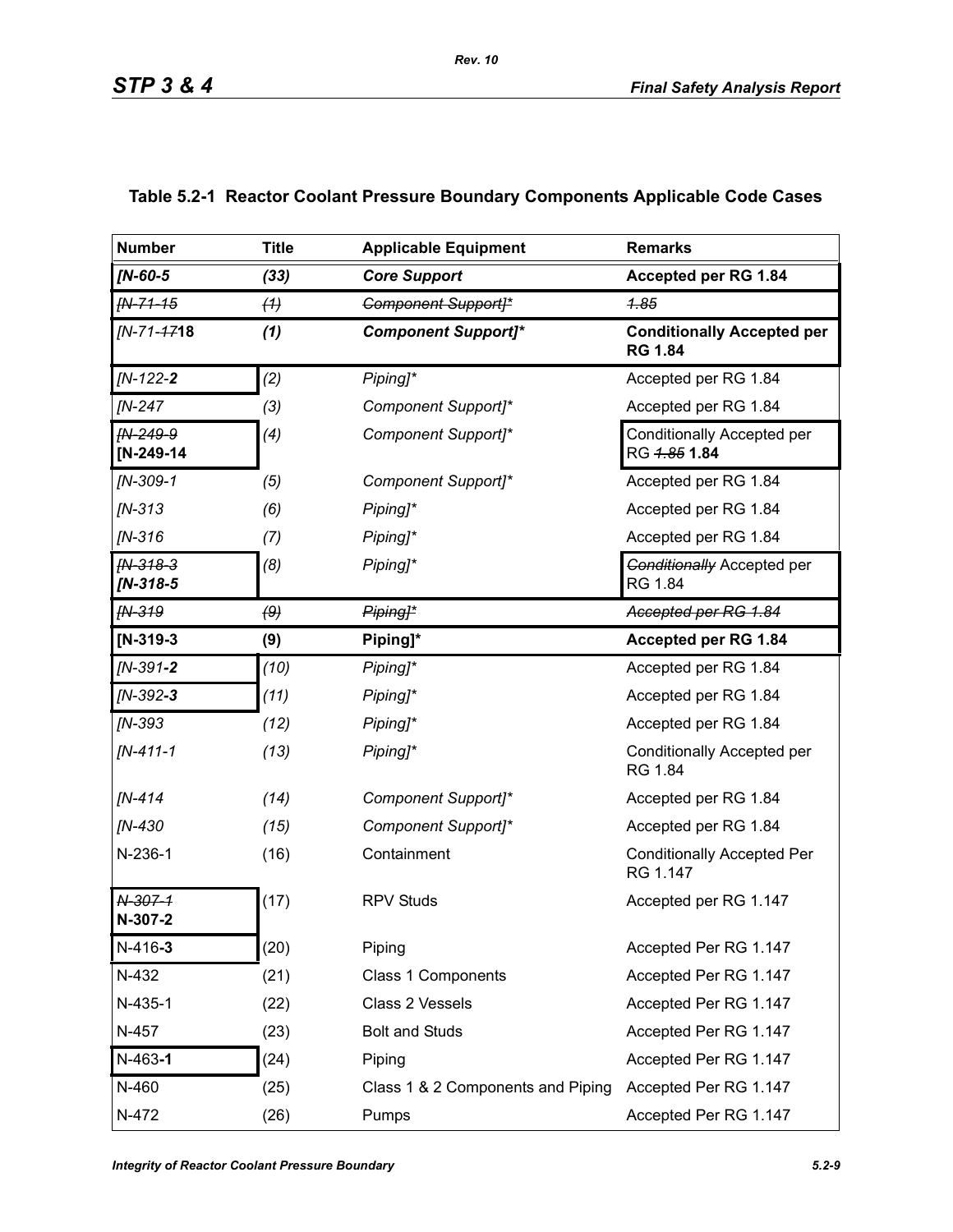| <b>Number</b> | Title | <b>Applicable Equipment</b>                                          | <b>Remarks</b>                                                  |
|---------------|-------|----------------------------------------------------------------------|-----------------------------------------------------------------|
| IN-476        | (26a) | Component Support]*                                                  | Accepted per RG 1.84                                            |
| $N-479-1$     | (27)  | Main Steam System                                                    | <del>Not Listed in</del><br>Accepted per RG 1.147               |
| N-491         | (28)  | <b>Component Supports</b>                                            | Not Listed in<br>Accepted per RG 1.147                          |
| N-496         | (29)  | <b>Bolts and Studs</b>                                               | Not Listed in<br>Accepted per RG 1.147                          |
| N-580-2       | (30)  | <b>RPV, Reactor Internals, etc.</b>                                  | <b>Approved by ASME</b><br><b>Standards Committee</b><br>(2008) |
| N-608         | (31)  | <b>Use of Applicable Code Edition</b><br>and Addenda, NCA-1140(a)(2) | Accepted per RG 1.84                                            |
| N-613-1       | (32)  | <b>Reactor Vessel</b>                                                | Accepted per RG 1.147                                           |
| N-632         | (34)  | Containment                                                          | Accepted per RG 1.84                                            |

| Table 5.2-1  Reactor Coolant Pressure Boundary Components Applicable Code Cases |
|---------------------------------------------------------------------------------|
| (Continued)                                                                     |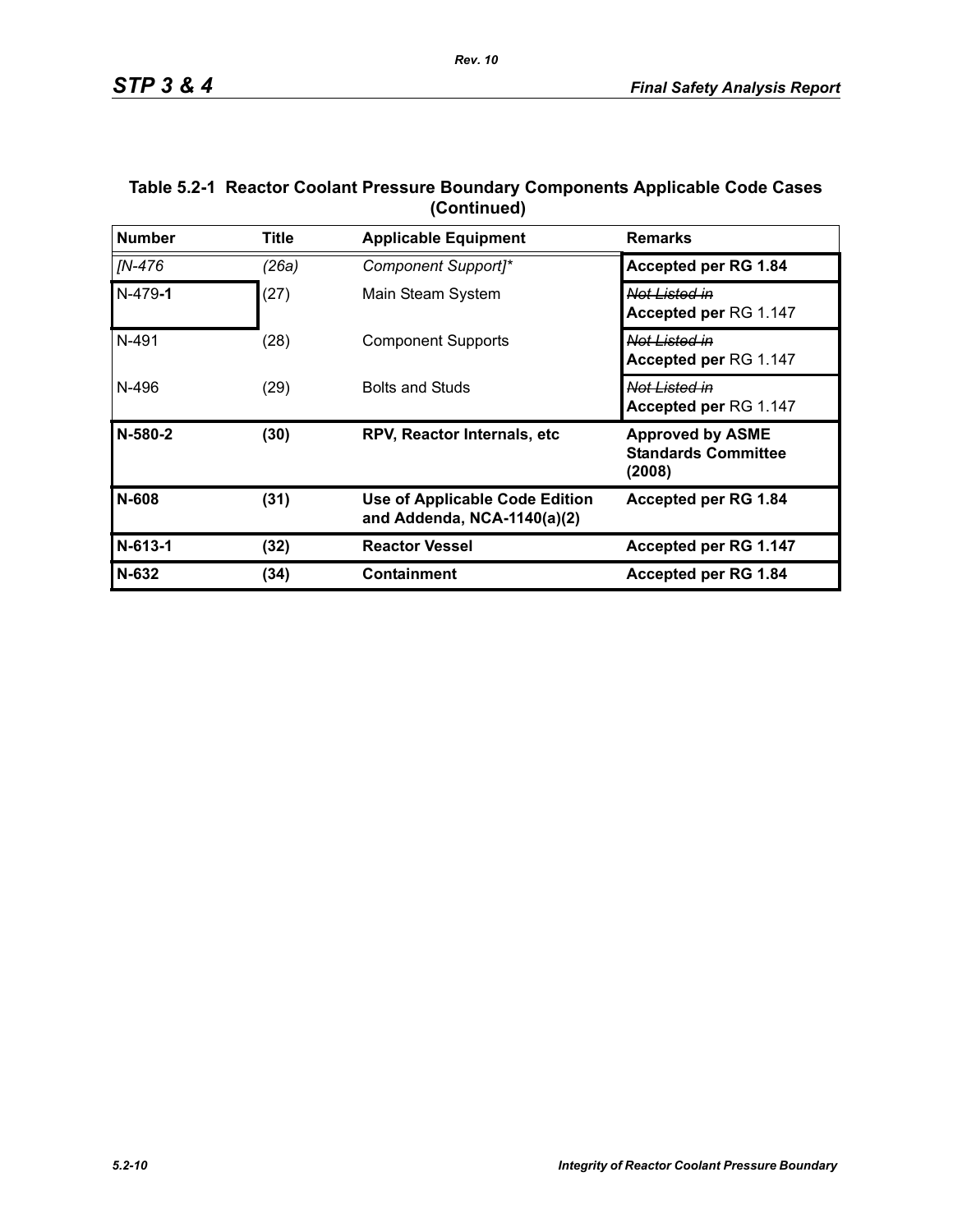# **Table 5.2-1a Reactor Coolant Pressure Boundary Components Applicable Code Cases (Continued)**

| (30) | Use of Alloy 600 (UNS N066000) with Columbium added, Section III, Div. 1 (SC III File #N96-<br>44) (MC97-86)                                                                 |
|------|------------------------------------------------------------------------------------------------------------------------------------------------------------------------------|
| (31) | Applicable Code Edition and Addenda, NCA-1140(a)(2), Section III, Division 1                                                                                                 |
| (32) | UT Exam of Penetration Nozzles in Vessels, Category B-D, Item Nos. B3.10 and B3.90,<br>Reactor Nozzle to Vessel Welds, Figs. IWB 2500-7(a), (b), (c), Section XI, Division 1 |
| (33) | Material for Core Support Structures, Section III, Division 1                                                                                                                |
| (34) | Use of ASTM A 572, Grades 50 and 65 for Structural Attachments to Class CC<br><b>Containment Liners, Section III, Division 2.</b>                                            |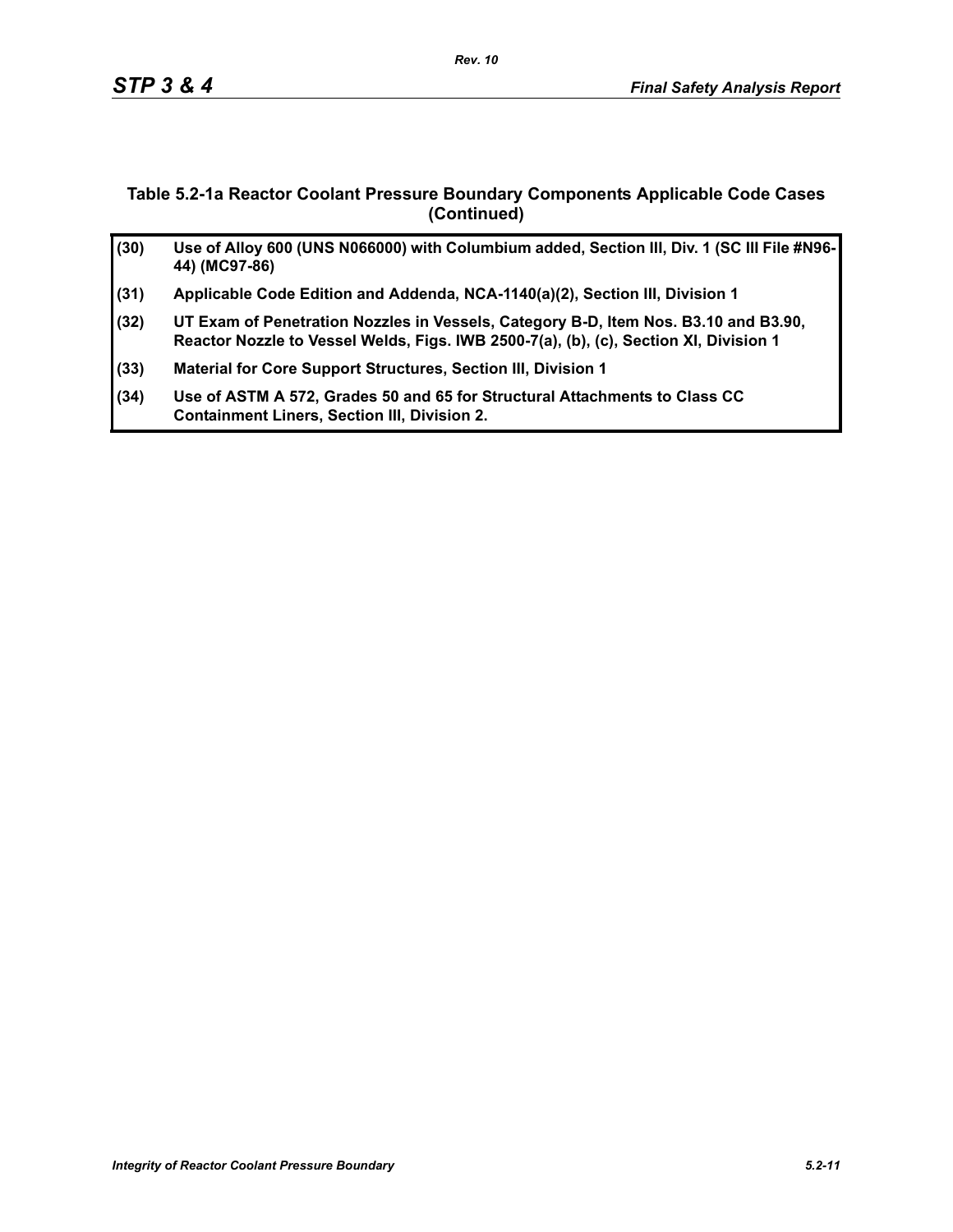| Component                          | Form                            | <b>Material</b>                                                         | <b>Specification</b><br>(ASTM/ASME)                                                     |  |  |  |  |  |  |  |
|------------------------------------|---------------------------------|-------------------------------------------------------------------------|-----------------------------------------------------------------------------------------|--|--|--|--|--|--|--|
| <b>Main Steam Isolation Valves</b> |                                 |                                                                         |                                                                                         |  |  |  |  |  |  |  |
| Valve Body                         | Cast                            | Carbon steel                                                            | SA352 LCB                                                                               |  |  |  |  |  |  |  |
| Cover                              | Forged                          | <b>Carbon Steel</b>                                                     | <b>SA350LF2</b>                                                                         |  |  |  |  |  |  |  |
| Poppet                             | Forged                          | <b>Carbon Steel</b>                                                     | <b>SA350LF2</b>                                                                         |  |  |  |  |  |  |  |
| Valve stem                         | Rod                             | 17-4 ph Precipitation<br><b>Hardened Stainless</b><br><b>Steel</b>      | SA 564 630 (H1100)                                                                      |  |  |  |  |  |  |  |
| Body bolt                          | <b>Bolting</b>                  | Low-Alloy steel                                                         | SA 540 B23 CL4 or 5                                                                     |  |  |  |  |  |  |  |
| Hex nuts                           | <b>Bolting Nuts</b>             | Low-Alloy steel                                                         | SA 194 GR7                                                                              |  |  |  |  |  |  |  |
| Main Steam Safety/Relief Valve     |                                 |                                                                         |                                                                                         |  |  |  |  |  |  |  |
| <b>Body</b>                        | Forging or<br>Casting           | Carbon steel<br>Carbon steel                                            | ASME SA 350 LF2<br>ASME SA 352 LCB                                                      |  |  |  |  |  |  |  |
| Bonnet (yoke)                      | Forging or<br>Casting           | Carbon steel<br>Carbon steel                                            | ASME SA 350 LF2<br>ASME SA 352 LCB                                                      |  |  |  |  |  |  |  |
| Nozzle (seat)                      | Forging or<br>Casting           | Stainless steel<br>or<br>Carbon steel                                   | ASME SA 182 Gr F316 or<br>SA351 CF3 or CF 3M<br>ASME SA 350 LF2 or<br><b>SA 352 LCB</b> |  |  |  |  |  |  |  |
| Body to bonnet stud                | Bar/rod<br><b>Bolting</b>       | Low-Alloy steel                                                         | ASME SA 193 Gr B7                                                                       |  |  |  |  |  |  |  |
| Body to bonnet nut                 | Bar/rod-<br><b>Bolting Nuts</b> | Low-Alloy steel                                                         | ASME SA 194 Gr 7                                                                        |  |  |  |  |  |  |  |
| <b>Disk</b>                        | Forging<br>or Casting           | Alloy steel NiGrfe<br>NiCrFe Alloy Stainless ASME SA 351 CF 3A<br>steel | ASME SASB 637 Gr 718                                                                    |  |  |  |  |  |  |  |
| Spring washer<br>&                 | Forging                         | Carbon steel                                                            | ASME SA 105                                                                             |  |  |  |  |  |  |  |
| <b>Adjusting Screw</b><br>or       | <b>Bolting</b>                  | Alloy steel                                                             | ASME SA 193 Gr B6<br>(Quenched + tempered or<br>normalized & tempered)                  |  |  |  |  |  |  |  |
| Setpoint adjustment assembly       | Forgings                        | Carbon and alloy steel Multiple specifications<br>parts                 |                                                                                         |  |  |  |  |  |  |  |

# **Table 5.2-4 Reactor Coolant Pressure Boundary Materials**

*Rev. 10*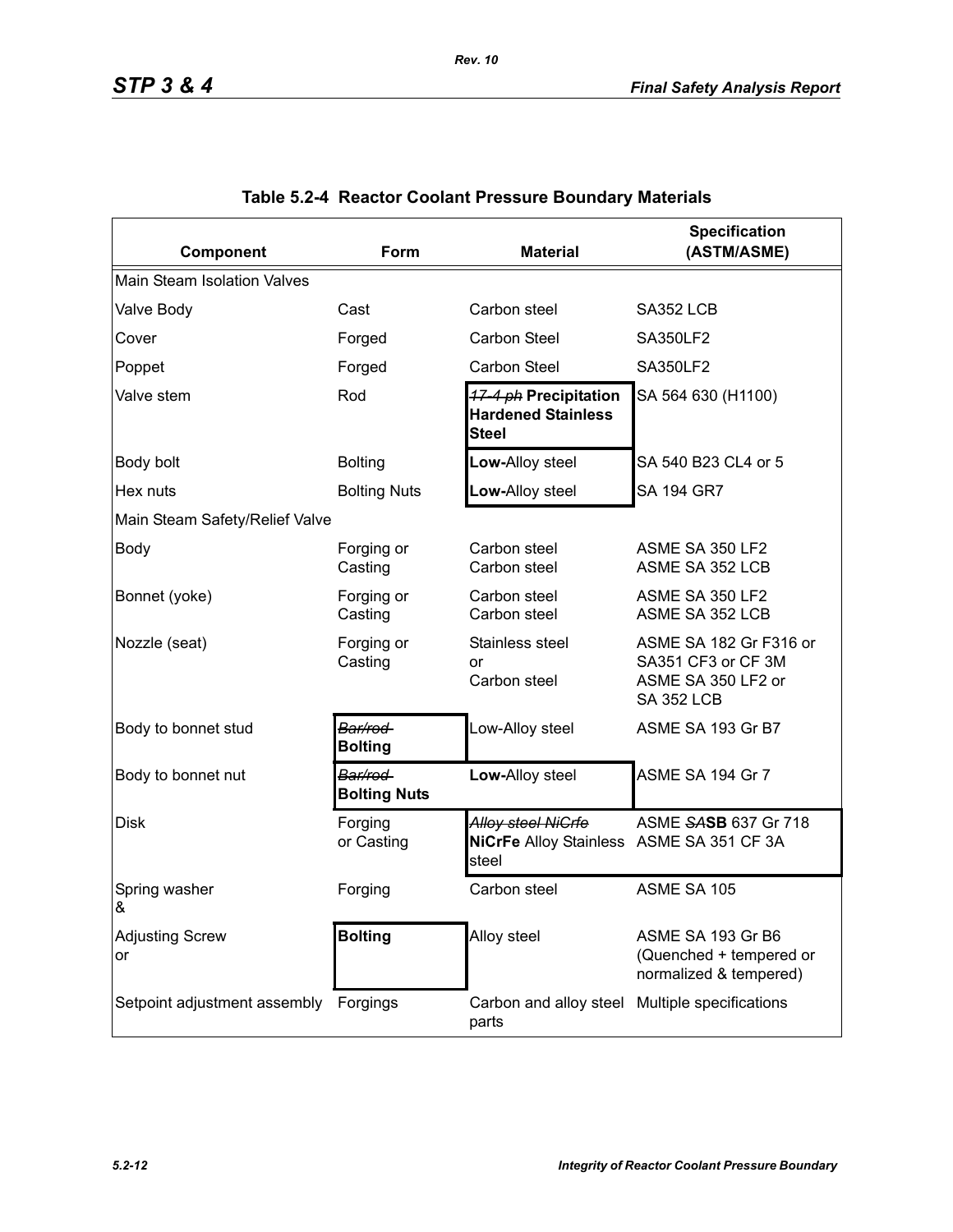| Component                                                          | Form                         | <b>Material</b>                           | <b>Specification</b><br>(ASTM/ASME)                                                  |
|--------------------------------------------------------------------|------------------------------|-------------------------------------------|--------------------------------------------------------------------------------------|
| Spindle (stem)                                                     | Bar                          | Precipitation-hardened<br>stainless steel | ASTM A564 Type 630<br>(H 1100)                                                       |
| Spring                                                             | Wire or Bellville<br>washers | <b>Steel</b><br><b>Alloy Steel</b>        | ASTM A304 Gr 4161 N<br>45 Cr Mo V67                                                  |
| Main Steam Piping (between RPV and the turbine stop valve)         |                              |                                           |                                                                                      |
| Pipe                                                               | Seamless                     | Carbon steel                              | ASME SA 333 Gr. 6                                                                    |
| Contour nozzle<br>250A 10.36 MpaG                                  | Forging                      | Carbon steel                              | <b>ASME SA 350 LF 2</b>                                                              |
| Large groove flange                                                | Forging                      | Carbon steel                              | <b>ASME SA 350 LF 2</b>                                                              |
| 50A special nozzle                                                 | Forging                      | Carbon steel                              | ASME SA 350 LF2                                                                      |
| Elbow                                                              | <b>Seamless</b>              | Carbon steel                              | ASME SA 420                                                                          |
| Head fitting/penetration piping                                    | Forging                      | Carbon steel                              | ASME SA 350 LF2                                                                      |
| Feedwater Piping (between RPV and the seismic interface restraint) |                              |                                           |                                                                                      |
| Pipe                                                               | <b>Seamless</b>              | Carbon steel                              | ASME SA 333 Gr. 6                                                                    |
| Elbow                                                              | <b>Seamless</b>              | Carbon steel                              | ASME SA 420                                                                          |
| Head fitting/penetration piping                                    | Forging                      | Carbon steel                              | ASME SA 350 LF2                                                                      |
| Nozzle                                                             | Forging                      | Carbon steel                              | ASME SA 350 LF2                                                                      |
| <b>Recirculation Pump Motor Cover</b>                              |                              |                                           |                                                                                      |
| Bottom flange (cover)                                              | Forging                      | Low-Alloy steel                           | ASME SA 533 Gr. B Class 1<br>or SA 508 Class 3                                       |
| Stud                                                               | <b>Bolting</b>               | Low-Alloy steel                           | ASME SA 540 CL.3 Gr.B24<br>or SA 193, B7                                             |
| Nut                                                                | <b>Bolting Nuts</b>          | Low-Alloy steel                           | ASME SA 194 Gr. 7                                                                    |
| <b>CRD</b>                                                         |                              |                                           |                                                                                      |
| Middle flange                                                      | Forging                      | Stainless steel                           | SA 182/182M, F304L*,<br>F304*, F316L* or F316*, or<br>SA 336/336M, F304* or<br>F316* |
| Spool piece                                                        | Forging                      | Stainless steel                           | SA 182/182M, F304L*,<br>F304*F316L*, or SA<br>336/336M, F304* or F316*               |

# **Table 5.2-4 Reactor Coolant Pressure Boundary Materials (Continued)**

*Rev. 10*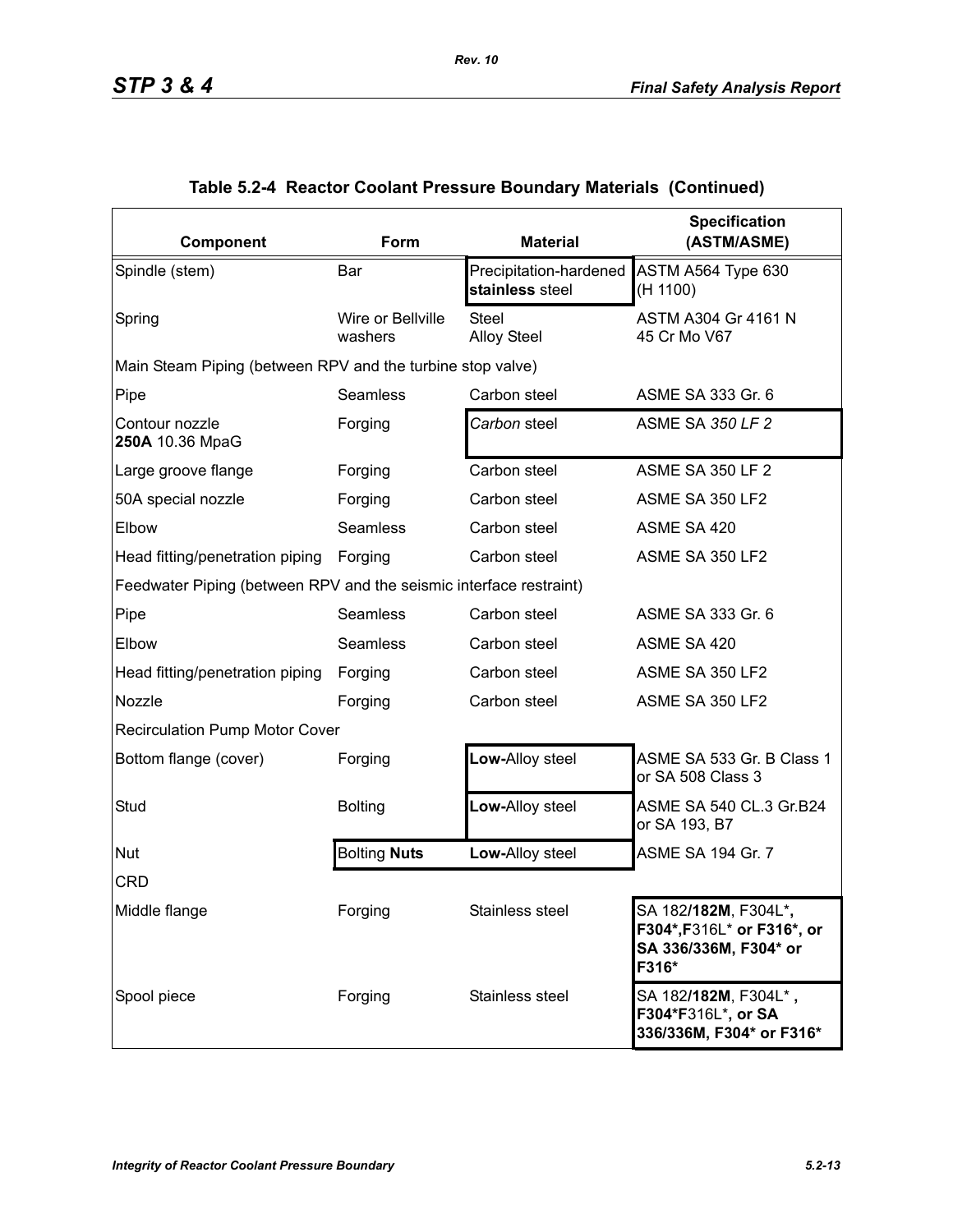| Component                                               | Form               | <b>Material</b>                                     | <b>Specification</b><br>(ASTM/ASME)                                                                                                   |  |  |  |  |  |  |
|---------------------------------------------------------|--------------------|-----------------------------------------------------|---------------------------------------------------------------------------------------------------------------------------------------|--|--|--|--|--|--|
| Mounting bolts                                          | <b>Bar Bolting</b> | Low-Alloy steel                                     | SA 194 SA-193/193M Grade<br>B7                                                                                                        |  |  |  |  |  |  |
| Seal housing                                            | Forging            | Stainless steel                                     | SA 182/182M, F304L*,<br>F304*F316L* or F316*, or<br>SA 336/336M, F304* or<br>F316*                                                    |  |  |  |  |  |  |
| Seal housing nut                                        | Bar                | Stainless steel                                     | SA 564, 47-4PH 630(H1100)                                                                                                             |  |  |  |  |  |  |
| <b>Reactor Pressure Vessel</b>                          |                    |                                                     |                                                                                                                                       |  |  |  |  |  |  |
| <b>Shells and Heads</b>                                 | Plate              | Low-Alloy steel Mn-<br>1/2 Mo-1/2 Ni                | SA-533, Type B, Class 1                                                                                                               |  |  |  |  |  |  |
|                                                         | Forging            | 3/4 Ni-1/2 Mo-Cr-V<br>Low alloy steel               | SA-508, Class 3                                                                                                                       |  |  |  |  |  |  |
| Shell and Head<br>Flange                                | Forging            | 34 Ni-1/2 Mo-Cr-V<br>Low alloy steel                | <b>SA-508 Class 3</b>                                                                                                                 |  |  |  |  |  |  |
| Flanged<br><b>Nozzles</b>                               | Forging            | $G-S+$<br>Low alloy steel                           | <b>SA-508 Class 3</b>                                                                                                                 |  |  |  |  |  |  |
| <b>Drain Nozzles</b>                                    | Forging            | $C-S+$<br>Carbon steel or<br><b>Stainless steel</b> | SA-508 Class 1 or SA 182,<br>F316L* or F316*<br>SA-336, F316*                                                                         |  |  |  |  |  |  |
| Appurtenances/Instrumentation Forging<br><b>Nozzles</b> |                    | Cr-Ni-Mo<br>Stainless steel                         | SA-182, Grade F316L* or<br><del>F316<sup>†</sup></del> F316* or SA-336,<br><del>Class F316L* or F316<sup>‡</sup></del><br>Class F316* |  |  |  |  |  |  |
|                                                         | Bar, Smls. Pipe    | Ni-Cr-Fe<br>(UNS N06600)                            | <del>SB-166<sup>≢</sup> or SB-167<sup>≢</sup> Code</del><br><b>Case N-580-2</b>                                                       |  |  |  |  |  |  |
| <b>Stub Tubes</b>                                       | Forging            | Ni-Cr-Fe<br>(UNS N06600)                            | <del>SB-564<sup>≢</sup> Code Case N-580-</del><br>2                                                                                   |  |  |  |  |  |  |
|                                                         | Bar, Smls. Pipe    | Ni-Cr-Fe<br>(UNS N06600)                            | <del>SB-166<sup>≢</sup> or SB-167<sup>≢</sup> Code</del><br><b>Case N-580-2</b>                                                       |  |  |  |  |  |  |

# **Table 5.2-4 Reactor Coolant Pressure Boundary Materials (Continued)**

*Rev. 10*

\* Carbon content is maximum 0.020%.

*† Carbon content is maximum 0.020% and nitrogen from 0.060 to 0.120%.*

*‡ Added niobium content is 1 to 4%.*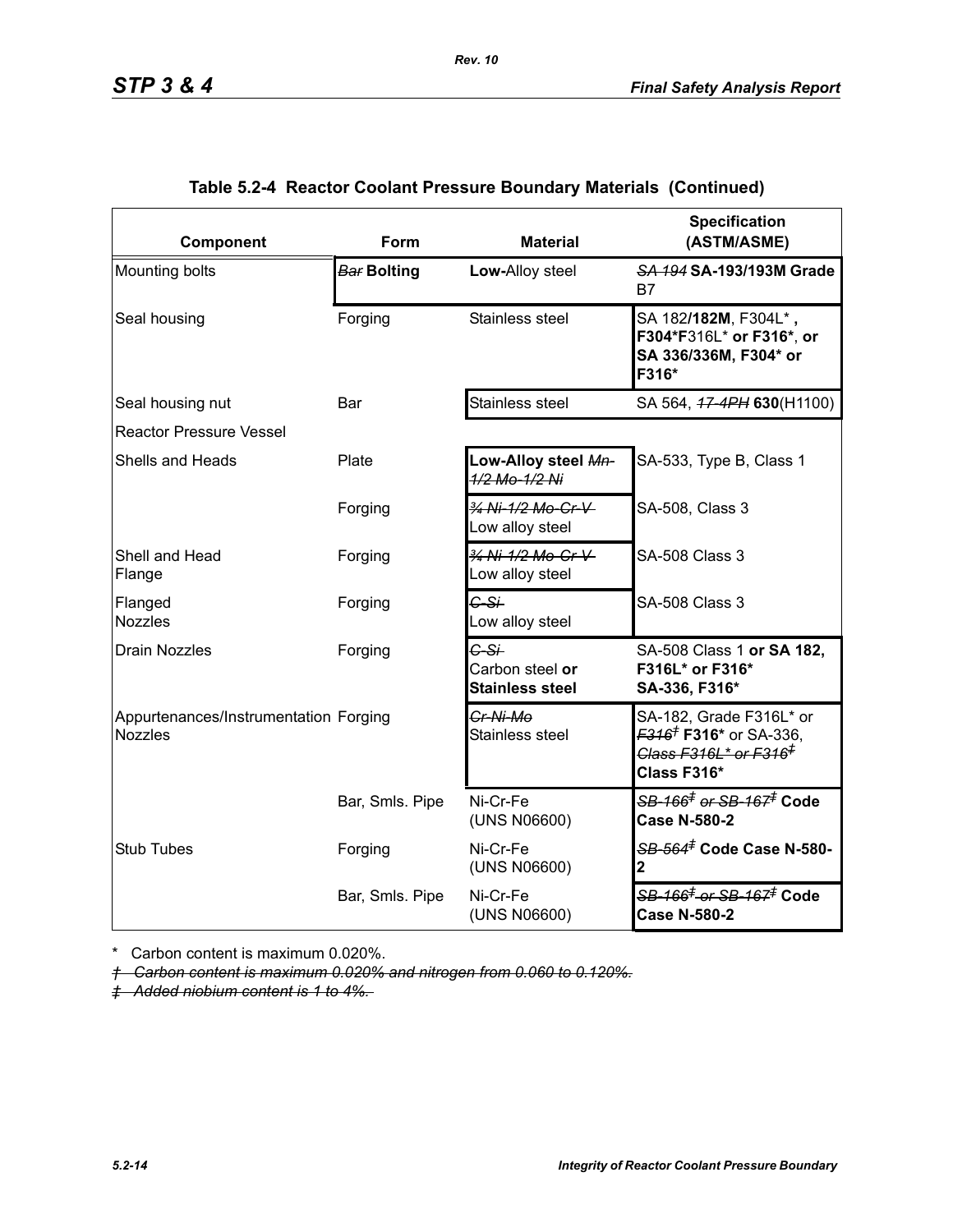| ທ |
|---|
| ⊣ |
| D |
| ట |
| ∞ |
| 4 |

| Table 5.2-6 LDS Control and Isolation Function vs. Monitored Process Variables |                            |                            |                       |                              |                               |                           |                                   |                           |                         |                                    |                                |                                |                                  |                              |                          |                            |                                    |                               |                                         |                                     |                          |                                |                              |
|--------------------------------------------------------------------------------|----------------------------|----------------------------|-----------------------|------------------------------|-------------------------------|---------------------------|-----------------------------------|---------------------------|-------------------------|------------------------------------|--------------------------------|--------------------------------|----------------------------------|------------------------------|--------------------------|----------------------------|------------------------------------|-------------------------------|-----------------------------------------|-------------------------------------|--------------------------|--------------------------------|------------------------------|
| Monitored<br>Variables<br>LDS Control &<br><b>Isolation Functions</b>          | Level Low<br>Reactor Water | Turbine Inlet SL Press Low | Reactor Pressure High | Flow Rate High<br><b>ISN</b> | <del>MSL Radiation High</del> | MSL Tunnel Amb. Temp High | Temp High<br>Amb.<br>Turbine Area | Main Condenser Vacuum Low | Drywell Pressure High   | Equip Area Temp High<br><b>RHR</b> | Equip Area Temp High<br>RCIC I | SL Pressure Low<br><b>RCIC</b> | SL Flow Rate High<br><b>RCIC</b> | RCIC Vent Exhaust Press High | CUW Equip Area Temp High | CUW Differential Flow High | Pumps Running<br>SLCS <sub>I</sub> | LCW Drain Line Radiation High | Radiation High<br><b>HCW Drain Line</b> | High<br>Exhaust Air Rad<br>R/B HVAC | F/H Exhaust Air Rad High | Pressure Difference<br>FW Line | $\mathbf{c}$<br>ନ୍<br>4      |
| MSIVs & MSL Drain Line Valves                                                  | L1.5                       | $\overline{\mathsf{x}}$    |                       | $\overline{\mathsf{x}}$      | $\overline{\mathsf{x}}$       | $\overline{\mathsf{x}}$   | $\overline{\mathsf{x}}$           | $\overline{\mathsf{x}}$   |                         |                                    |                                |                                |                                  |                              |                          |                            |                                    |                               |                                         |                                     |                          |                                |                              |
| <b>CUW Process Lines Isolation</b>                                             | L2                         |                            | $X^*$                 |                              |                               | X                         |                                   |                           |                         |                                    |                                |                                |                                  |                              | X                        | X                          | $\boldsymbol{\mathsf{X}}$          |                               |                                         |                                     |                          |                                |                              |
| RHR S/C PCV Valves                                                             | L3                         |                            | X                     |                              |                               |                           |                                   |                           |                         | $\boldsymbol{\mathsf{X}}$          |                                |                                |                                  |                              |                          |                            |                                    |                               |                                         |                                     |                          |                                |                              |
| <b>RCIC Steamline Isolation</b>                                                |                            |                            |                       |                              |                               |                           |                                   |                           |                         |                                    | X                              | $\pmb{\times}$                 | X                                | $\boldsymbol{\mathsf{X}}$    |                          |                            |                                    |                               |                                         |                                     |                          |                                |                              |
| <b>ATIP Withdrawal</b>                                                         | L <sub>3</sub>             |                            |                       |                              |                               |                           |                                   |                           | X                       |                                    |                                |                                |                                  |                              |                          |                            |                                    |                               |                                         |                                     |                          |                                |                              |
| DW RAD Sampling Isolation                                                      | L2                         |                            |                       |                              |                               |                           |                                   |                           | X                       |                                    |                                |                                |                                  |                              |                          |                            |                                    |                               |                                         |                                     |                          |                                |                              |
| <b>SPCU Process Line Isolation</b>                                             | L <sub>3</sub>             |                            |                       |                              |                               |                           |                                   |                           | X                       |                                    |                                |                                |                                  |                              |                          |                            |                                    |                               |                                         |                                     |                          |                                |                              |
| DW LCW Sump Drain Line Isolation                                               | L <sub>3</sub>             |                            |                       |                              |                               |                           |                                   |                           | X                       |                                    |                                |                                |                                  |                              |                          |                            |                                    | $\boldsymbol{\mathsf{X}}$     |                                         |                                     |                          |                                |                              |
| DW HCW Sump Drain Line Isolation                                               | L <sub>3</sub>             |                            |                       |                              |                               |                           |                                   |                           | X                       |                                    |                                |                                |                                  |                              |                          |                            |                                    |                               | X                                       |                                     |                          |                                |                              |
| <b>RCW PCV Valves Isolation</b>                                                | L1                         |                            |                       |                              |                               |                           |                                   |                           | X                       |                                    |                                |                                |                                  |                              |                          |                            |                                    |                               |                                         |                                     |                          |                                |                              |
| <b>HNCW PCV Valves Isolation</b>                                               | L1                         |                            |                       |                              |                               |                           |                                   |                           | X                       |                                    |                                |                                |                                  |                              |                          |                            |                                    |                               |                                         |                                     |                          |                                |                              |
| AC System P&V Valves Isolation                                                 | L <sub>3</sub>             |                            |                       |                              |                               |                           |                                   |                           | X                       |                                    |                                |                                |                                  |                              |                          |                            |                                    |                               |                                         | X                                   | X                        |                                | Final Safety Analysis Report |
| <b>FCS PCV Valves Isolation</b>                                                | L3                         |                            |                       |                              |                               |                           |                                   |                           | $\overline{\mathsf{x}}$ |                                    |                                |                                |                                  |                              |                          |                            |                                    |                               |                                         |                                     |                          |                                |                              |
| R/B HVAC Air Ducts Isolation                                                   | $\overline{L3}$            |                            |                       |                              |                               |                           |                                   |                           | $\overline{X}$          |                                    |                                |                                |                                  |                              |                          |                            |                                    |                               |                                         | X                                   | X                        |                                |                              |
| <b>SGTS Initiation</b>                                                         | L3                         |                            |                       |                              |                               |                           |                                   |                           | $\pmb{\times}$          |                                    |                                |                                |                                  |                              |                          |                            |                                    |                               |                                         | X                                   | $\pmb{\times}$           |                                |                              |
| <b>Condensate Pump Trip **</b>                                                 |                            |                            |                       |                              |                               |                           |                                   |                           | $\overline{\mathbf{x}}$ |                                    |                                |                                |                                  |                              |                          |                            |                                    |                               |                                         |                                     |                          | $\overline{\mathbf{X}}$        |                              |

Integrity of Reactor Coolant Pressure Boundary *Integrity of Reactor Coolant Pressure Boundary 5.2-15*

5.2-15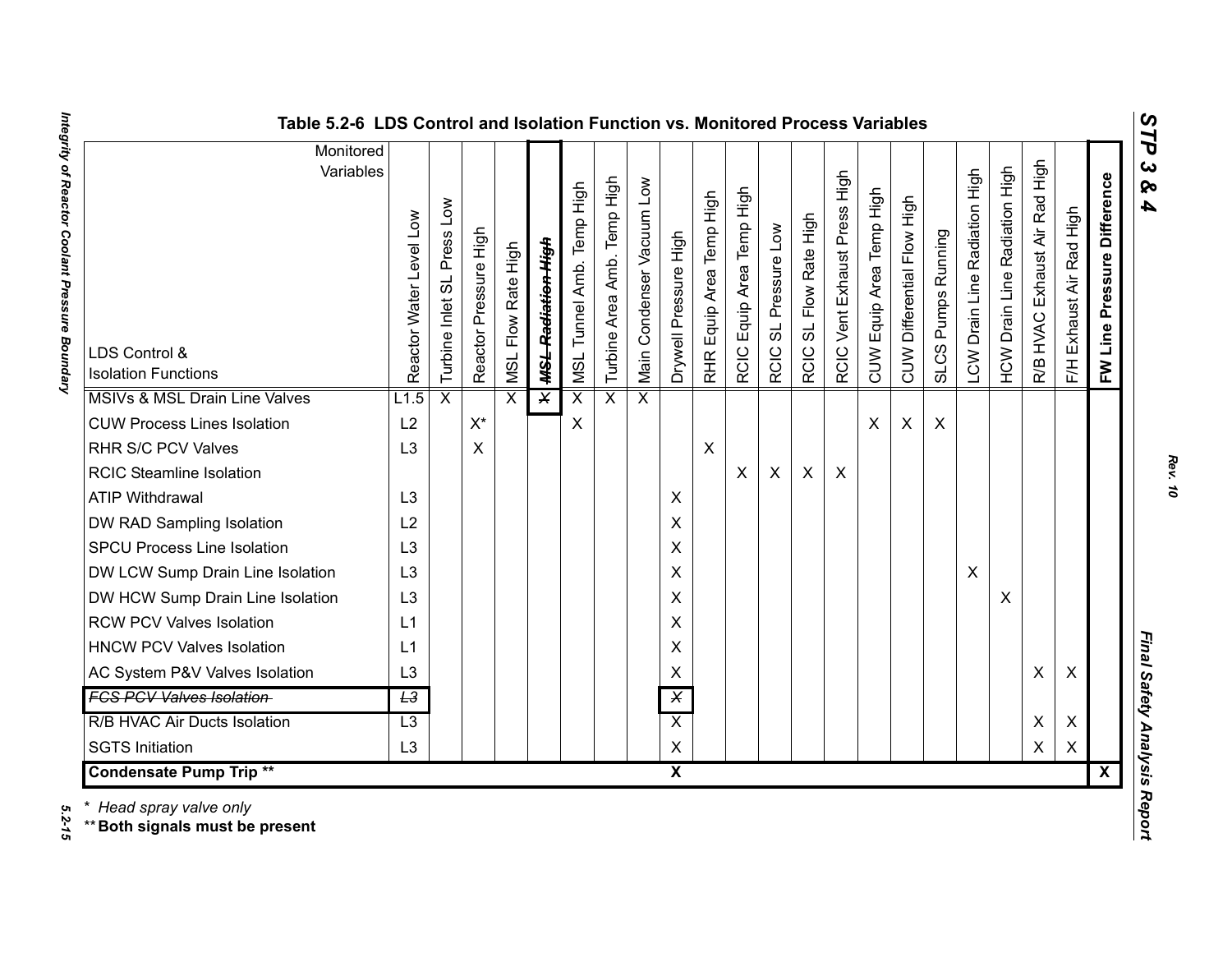| Leakage Source              | Table 5.2-7 Leakage Sources vs. Monitored Trip Alarms<br>Monitored<br>Plant<br>Variable |         |                                                      |                         |                               |                               |                                    |                          |                                     |                                       |                               |                                    |                                               |                                         |                                       |                            |                                      |                                       |                                           |  |
|-----------------------------|-----------------------------------------------------------------------------------------|---------|------------------------------------------------------|-------------------------|-------------------------------|-------------------------------|------------------------------------|--------------------------|-------------------------------------|---------------------------------------|-------------------------------|------------------------------------|-----------------------------------------------|-----------------------------------------|---------------------------------------|----------------------------|--------------------------------------|---------------------------------------|-------------------------------------------|--|
|                             | Location                                                                                |         | Reactor Vessel Water Level Low                       | Drywell Pressure High   | DW Floor Drain Sump High Flow | DW Equip Drain Sump High Flow | DW Fission Products Radiation High | Drywell Temperature High | SRV Discharge Line Temperature High | Vessel Head Flange Seal Pressure High | RB Eq/FI Drain Sump High Flow | DW Air Cooler Condensate Flow High | MSL or RCIC Steamline Flow High               | MSL Tunnel or TB Ambient Area Temp High | Equip Areas Ambient or Diff Temp High | CUW Differential Flow High | <del>MSL Tunnel Radiation High</del> | Inter-System Leakage (Radiation) High | Feedwater Line Differential Pressure High |  |
| <b>Main Steamlines</b>      |                                                                                         | $\circ$ | $\overline{\mathsf{x}}$<br>$\boldsymbol{\mathsf{X}}$ | $\overline{\mathsf{x}}$ | $\overline{\mathsf{x}}$       |                               | $\overline{\mathsf{x}}$            | $\overline{\mathsf{x}}$  | $\overline{\mathsf{x}}$             |                                       | $\pmb{\times}$                | $\overline{\mathsf{x}}$            | $\overline{\mathsf{x}}$<br>$\pmb{\mathsf{X}}$ | $\mathsf{X}$                            | $\pmb{\times}$                        |                            | $\pmb{\times}$                       |                                       |                                           |  |
| <b>RCIC Steamline</b>       |                                                                                         | $\circ$ | $\pmb{\times}$<br>$\pmb{\times}$                     | X                       | $\pmb{\times}$                |                               | $\mathsf{X}$                       | $\pmb{\times}$           |                                     |                                       | $\pmb{\times}$                | $\pmb{\times}$                     | $\pmb{\times}$<br>$\pmb{\times}$              |                                         | $\pmb{\times}$                        |                            |                                      |                                       |                                           |  |
| <b>RCIC Water</b>           |                                                                                         |         |                                                      |                         |                               |                               |                                    |                          |                                     |                                       |                               |                                    |                                               |                                         |                                       |                            |                                      |                                       |                                           |  |
| <b>RHR Water</b>            |                                                                                         | $\circ$ | $\mathsf{X}$                                         | X                       | $\pmb{\times}$                |                               | X                                  | $\pmb{\times}$           |                                     |                                       | $\sf X$                       | $\mathsf X$                        |                                               |                                         | $\pmb{\times}$                        |                            |                                      |                                       |                                           |  |
|                             |                                                                                         | $\circ$ |                                                      |                         |                               |                               |                                    |                          |                                     |                                       | $\pmb{\times}$                |                                    |                                               |                                         | $\pmb{\times}$                        |                            |                                      | $\otimes$                             |                                           |  |
| <b>HPCF Water</b>           | ı                                                                                       | $\circ$ | X                                                    | X                       | $\boldsymbol{\mathsf{X}}$     |                               | $\mathsf{X}$                       | $\pmb{\times}$           |                                     |                                       | $\pmb{\times}$                | $\mathsf X$                        |                                               |                                         | $\pmb{\times}$                        |                            |                                      |                                       |                                           |  |
| <b>CUW Water</b>            | J                                                                                       |         | X                                                    | X                       | $\pmb{\times}$                |                               | $\mathsf{X}$                       | $\pmb{\times}$           |                                     |                                       |                               | X                                  |                                               |                                         |                                       |                            |                                      |                                       |                                           |  |
|                             |                                                                                         | $\circ$ | $\pmb{\times}$                                       |                         |                               |                               |                                    |                          |                                     |                                       | $\pmb{\times}$                |                                    |                                               | X                                       | $\pmb{\times}$                        | $\pmb{\times}$             |                                      | $\otimes$                             | $\pmb{\mathsf{X}}$                        |  |
| Feedwater                   | J                                                                                       | $\circ$ | $\pmb{\times}$                                       | $\pmb{\times}$          | $\pmb{\times}$                |                               | $\mathsf{X}$                       | $\pmb{\times}$           |                                     |                                       | $\pmb{\times}$                | X                                  |                                               | X                                       |                                       |                            |                                      |                                       | $\pmb{\chi}$                              |  |
| Recirc Pump Motor<br>Casing |                                                                                         | $\circ$ |                                                      | X                       | $\pmb{\times}$                |                               | $\mathsf{X}$                       | $\pmb{\times}$           |                                     |                                       |                               | X                                  |                                               |                                         |                                       |                            |                                      | $\otimes$                             |                                           |  |

*Rev. 10*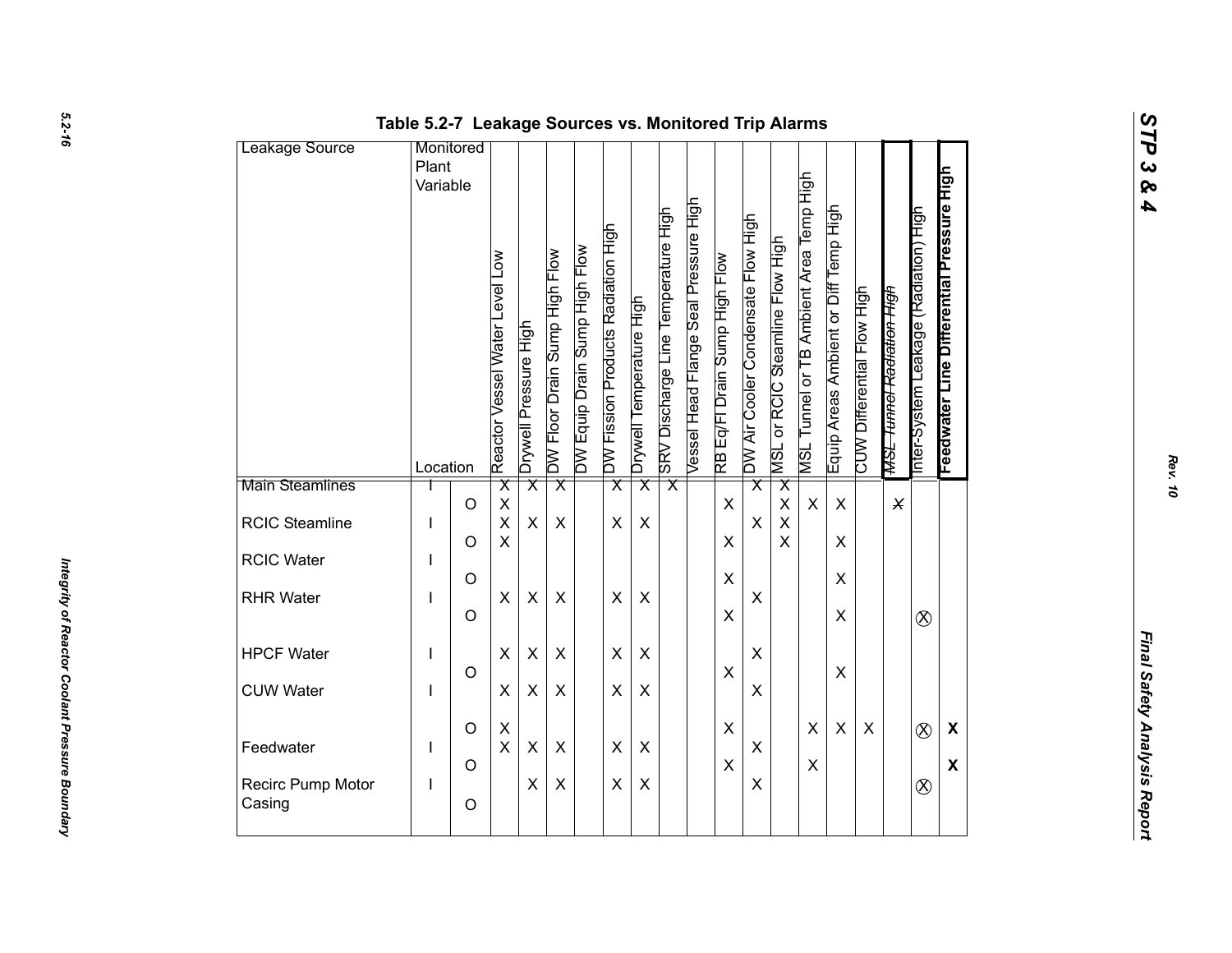| Leakage Source              | Monitored |   |                                      |                         |                               |                               |                                    |                          |                                     |                                       |                               |                                    |                                    |                                                   |                                       |                            |                                      |                                            |                                           |
|-----------------------------|-----------|---|--------------------------------------|-------------------------|-------------------------------|-------------------------------|------------------------------------|--------------------------|-------------------------------------|---------------------------------------|-------------------------------|------------------------------------|------------------------------------|---------------------------------------------------|---------------------------------------|----------------------------|--------------------------------------|--------------------------------------------|-------------------------------------------|
|                             | Plant     |   |                                      |                         |                               |                               |                                    |                          |                                     |                                       |                               |                                    |                                    |                                                   |                                       |                            |                                      |                                            |                                           |
|                             | Variable  |   |                                      |                         |                               |                               |                                    |                          |                                     |                                       |                               |                                    |                                    |                                                   |                                       |                            |                                      |                                            |                                           |
|                             | Location  |   | ≧<br>O<br>Reactor Vessel Water Level | Pressure High<br>lləwhq | DW Floor Drain Sump High Flow | DW Equip Drain Sump High Flow | DW Fission Products Radiation High | Drywell Temperature High | SRV Discharge Line Temperature High | Vessel Head Flange Seal Pressure High | RB Eq/FI Drain Sump High Flow | DW Air Cooler Condensate Flow High | or RCIC Steamline Flow High<br>NSL | Tunnel or TB Ambient Area Temp High<br><b>TSN</b> | Equip Areas Ambient or Diff Temp High | CUW Differential Flow High | <del>MSL Tunnel Radiation High</del> | (Radiation) High<br>Leakage<br>nter-System | Feedwater Line Differential Pressure High |
| Reactor Vessel Head<br>Seal |           |   |                                      |                         |                               | $\overline{\mathsf{x}}$       |                                    |                          |                                     | $\overline{\mathsf{x}}$               |                               |                                    |                                    |                                                   |                                       |                            |                                      |                                            |                                           |
|                             |           | O |                                      |                         |                               |                               |                                    |                          |                                     |                                       |                               |                                    |                                    |                                                   |                                       |                            |                                      |                                            |                                           |
| Valve Stem Packing          |           | O |                                      |                         |                               | X                             |                                    |                          |                                     |                                       | X                             |                                    |                                    |                                                   |                                       |                            |                                      |                                            |                                           |
| Miscellaneous Leaks         |           |   |                                      |                         | X                             |                               |                                    | X                        |                                     |                                       |                               |                                    |                                    |                                                   |                                       |                            |                                      |                                            |                                           |
|                             |           | O |                                      |                         |                               |                               |                                    |                          |                                     |                                       | Χ                             |                                    |                                    |                                                   |                                       |                            |                                      | $\otimes$                                  |                                           |

# **Table 5.2-7 Leakage Sources vs. Monitored Trip Alarms**

*I = Inside Drywell Leakage*

X *= Reactor coolant leakage in cooling water to RHR Hx, RIP Hx, CUW Non-regen Hx's or to FP cooling Hx.*

# *Final Safety Analysis Reportion Computer Computer Computer Computer Computer Computer Computer Computer Computer Computer of Computer of Computer Computer Computer Computer Computer Computer Computer Computer Computer Com*

*STP 3 & 4*